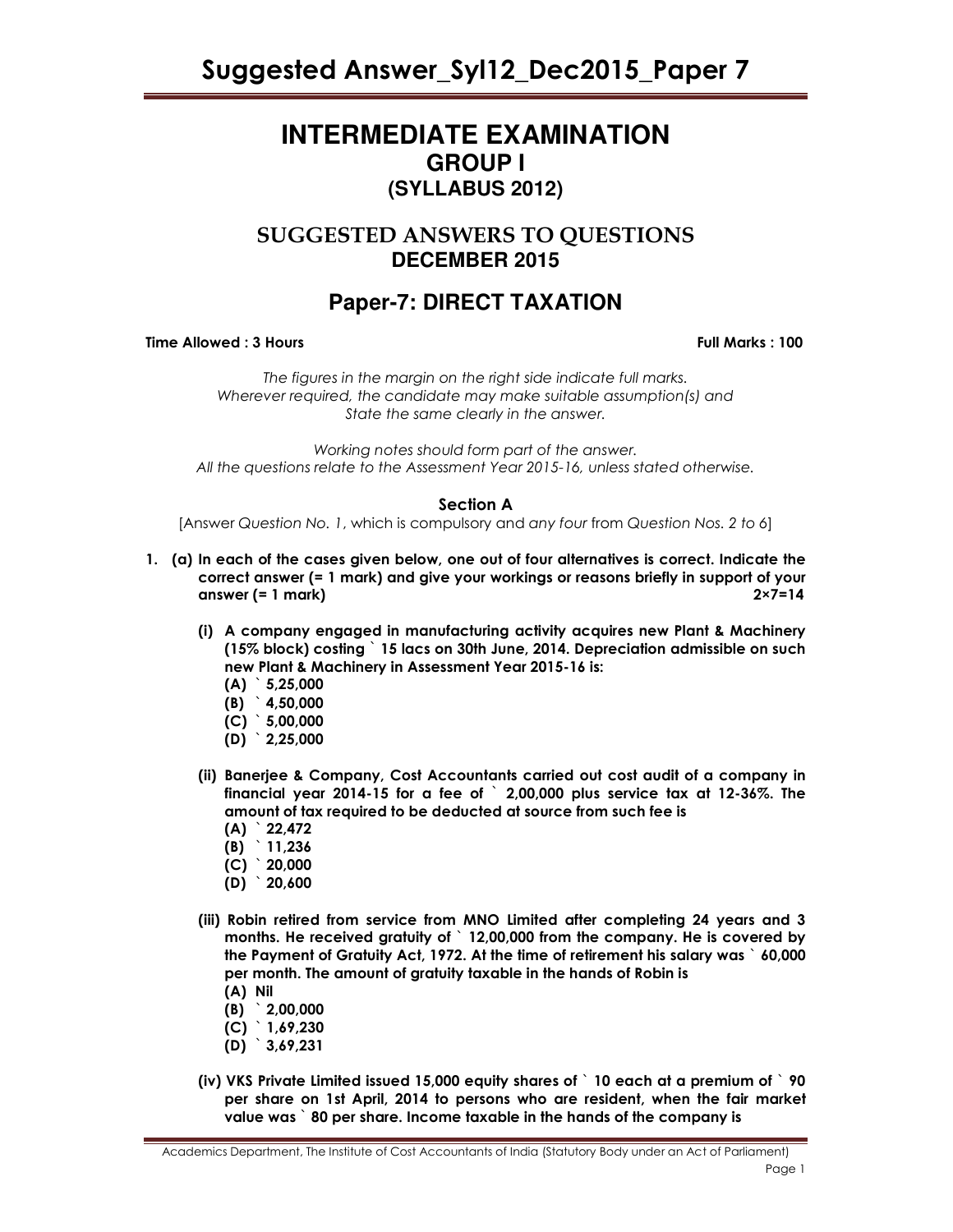- (A) Nil, as it is a capital receipt
- (B) ` 1,50,000
- $(C)$  3,00,000
- (D) ` 13,50,000
- (v) A partnership firm has incurred capital expenditure of ` 5 lacs on promotion of family planning among its employees in financial year 2014-15. The amount deductible in computation of its business income for Assessment Year 2015-16 is (A) Nil
	- $(B)$  1 lac
	- $(C)$  5 lacs
	- $(D)$  2.50 lacs
- (vi) Sridhar has paid premium of ` 30,000 by cheque towards mediclaim insurance of his father who is ages 85 years and not dependent on him in financial year 2014- 15. The amount deductible under section 80D from his gross total income is
	- (A) Nil
	- (B) ` 30,000
	- $(C)$  15,000
	- $(D)$  20,000
- (vii) Madhusudan, whose total income was ` 7 lacs consisting of salary income and income from other sources for Assessment Year 2013-14 filed his return of income on 3rd May, 2015. The return so filed by him is
	- (A) a valid return.
	- (B) belated return.
	- (C) invalid return.
	- (D) defective return.
- (b) State whether the following statements are true of false (= 1 mark) with brief reason (=1)  $2x3=6$ 
	- (i) Income from agricultural operation carried out in Bangladesh by a person resident in India is exempted from tax under section 10(1).
	- (ii) Provision for doubtful debts is not deductible in computation of "book profit" under section 115 JB for the purpose of computing minimum alternate tax of a company.
	- (iii) Royalty received by a foreign company outside India for use of its patents in business operation of an Indian company in India is not liable to tax in India.

#### Answer:

|  | 1. $(a)$ |     |                                                                                        |
|--|----------|-----|----------------------------------------------------------------------------------------|
|  |          | (i) | $A.$ 5,25,000                                                                          |
|  |          |     | Normal depreciation: `15,00,000 x 15% i.e. `2,25,000 + Additional depreciation:        |
|  |          |     | $\degree$ 15,00,000 x 20% i.e., $\degree$ 3,00,000 = $\degree$ 5,25,000                |
|  |          |     | (ii) $ C. \ 20,000$                                                                    |
|  |          |     | Tax is required to be deducted at source under section 194J at 10% of the              |
|  |          |     | amount of fee without including service tax                                            |
|  |          |     | (iii) $D. ^3, 69, 231$                                                                 |
|  |          |     | Under section 10(10), least of the following amounts would be exempt out of            |
|  |          |     | 12,00,000:                                                                             |
|  |          |     | (i)<br>10,00,000                                                                       |
|  |          |     | 12,00,000<br>(ii)                                                                      |
|  |          |     | (iii) $15/26 \times \text{°}60,000 \times 24 = \text{°}8,30,769$                       |
|  |          |     | So, the amount taxable = $\degree$ 12,00,000 - $\degree$ 8,30,769 = $\degree$ 3,69,231 |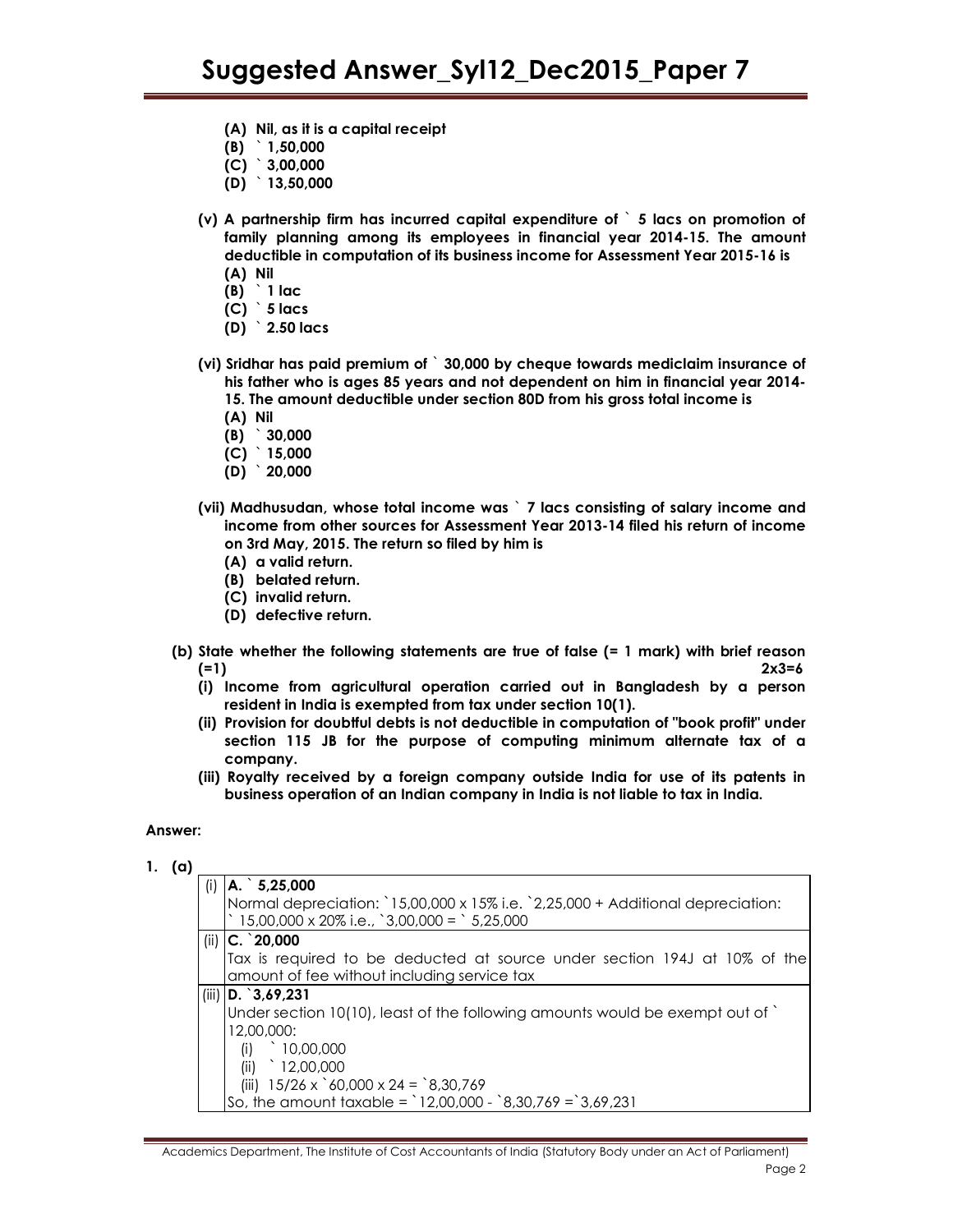# $(i \vee)$  C.  $\hat{ }$  3,00,000

As VKS Private Ltd is not a company in which public are substantially interested and it issued shares at a premium to persons resident and the aggregate consideration has exceeded the fair market value, such excess is taxable in the hands of the company under section  $56(2)$ (viib). Therefore, the amount taxable =  $15,000 \times (100 - 80) = 3,00,000$ 

 $(v)$  A. Nil

Deduction under section 36(1)(ix) for expenditure on promotion of family planning among employees is allowed to company only.

# $(vi)$  D.  $20,000$

Medical insurance premium for father who is senior citizen and not dependent on Sridhar is deductible under section 80D for maximum amount of ` 20,000

#### (vii) C. Invalid return

As per section 139(4) belated return of Income can be filed before expiry of one year from the end of the assessment year or before completion of assessment, whichever is earlier. Time limit for filing belated return for assessment year 2013-14 expired on 31-03-15. Therefore, the return filed on 03-05-2015 is invalid return.

# (b)

| False.                                                                                   |
|------------------------------------------------------------------------------------------|
| As per section 10(1), income from agricultural operation is exempted, if such            |
| agricultural operation is carried on in India.                                           |
| $(ii)$ True.                                                                             |
| Under section 115JB, amount set aside as provision for doubtful debt is not              |
| deductible in computing minimum alternate tax of a company.                              |
| (iii)   False.                                                                           |
| As per section $9(1)(vi)$ , income by way of royalty payable by a person resident in     |
| India for use of patent developed by the payee is deemed to accrue or arise in           |
| India if the patent is used for the purposes of business or profession in India. In this |
| case the patent has been used for business operation of the Indian company.              |

2. (a) Mr. Balaji is engaged in the business of production and sale of computer chips since 1st April, 2013. His unit for production is located in Special Economic Zone. He submits the following particulars relating to previous year 2014-15:

| <b>Particulars</b>                                                             |           |  |  |
|--------------------------------------------------------------------------------|-----------|--|--|
| <b>IDomestic turnover</b>                                                      | 25,00,000 |  |  |
| <b>Export turnover</b>                                                         | 75,00,000 |  |  |
| Profit of the business as per Profit & Loss Account (after charging 15,00,000) |           |  |  |
| depreciation of $\hat{ }$ 4,50,000)                                            |           |  |  |

Mr. balaji charges depreciation at 10% on straight line method on plant & machinery acquired in April, 2013. No plant and machinery was acquired in the previous year 2014-15.

Compute total income of Mr. Balaji for the Assessment Year 2015-16. Ignore provision relating to alternate minimum tax. 5

(b) Mr. Girish is a manager of CNK Limited. The particulars of emoluments and benefits received by him from the employer during the previous year 2014-15 are as follows:

| <b>Particulars</b>                                                      |               |
|-------------------------------------------------------------------------|---------------|
| Basic Salary: up to 30th June, 2014                                     | 30,000 p.m.   |
| From 1st July, 2014                                                     | $35,000$ p.m. |
| Dearness allowance (forming part of salary for retirement)<br>benefits) | 1.20.000      |

Academics Department, The Institute of Cost Accountants of India (Statutory Body under an Act of Parliament) Page 3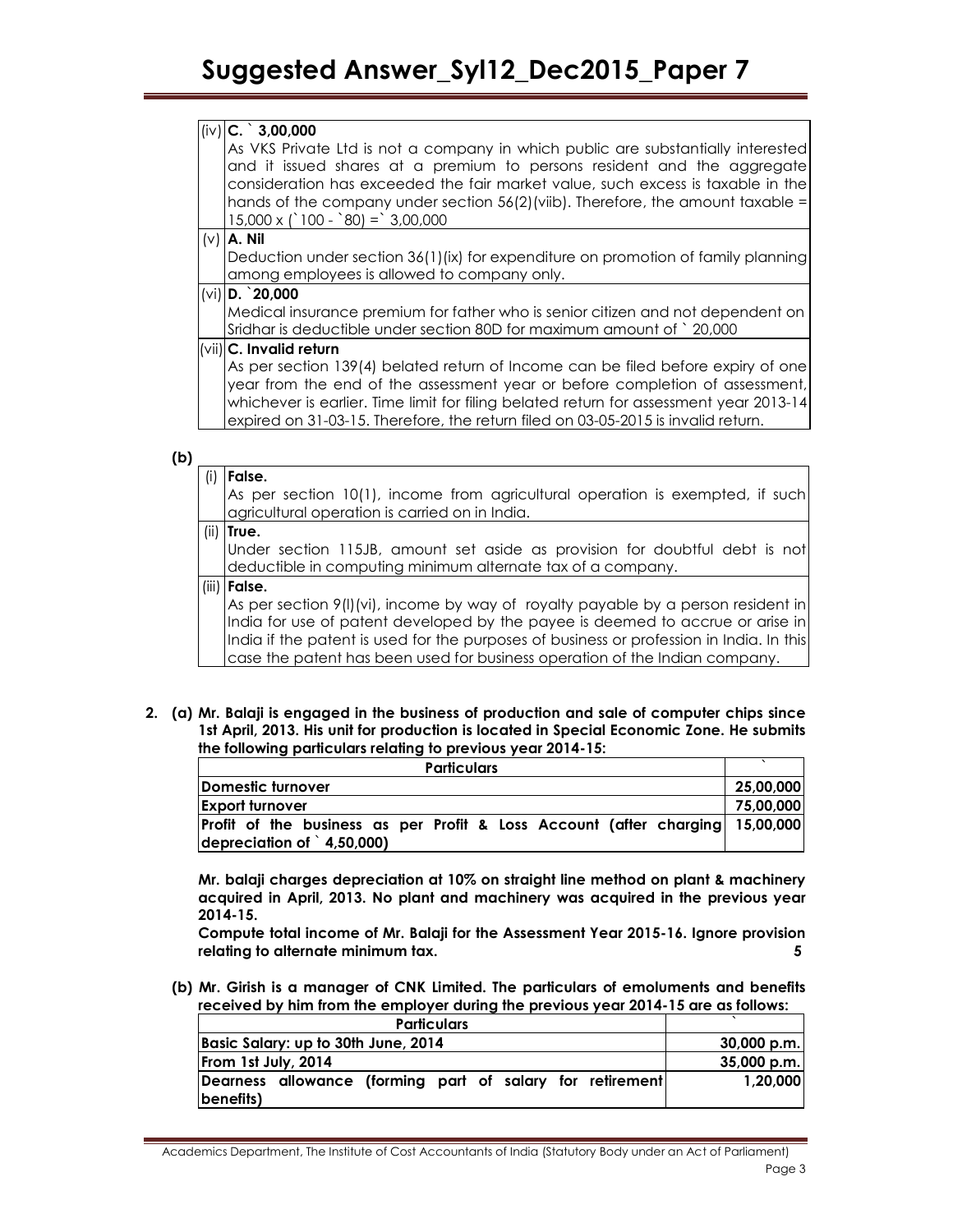| Transport allowance                                      | $2,000$ p.m.      |
|----------------------------------------------------------|-------------------|
| <b>Children education allowance</b>                      | 400 per month for |
|                                                          | three children    |
| Tiffin allowance (actual expenses incurred ) 4,000 p.m.) | $5,000$ p.m.      |
| Reimbursement of medical expenses for self and family    | 25,000            |
| Tax on employment paid by the employer                   | 3,000             |
| Contribution to recognized provident fund                | 15% of salary     |

Compute income of Mr. Girish under the head "salary" for Assessment Year 2015-16. 7

(c) Kandarp, a citizen of India left India on 20-09-2014 for taking up an employment with a company in Japan. He never left India before. What is the residential status of Kandarp for Assessment Year 2015-16? 3

### Answer:

2. (a)

# Computation of total income of Mr. Balaji for Assessment Year 2015-16

| <b>Particulars</b>                                                     |           |
|------------------------------------------------------------------------|-----------|
| Profits and gains of business or profession                            |           |
| Profit as per Profit & Loss Account                                    | 15,00,000 |
| Add: Depreciation charged to Profit & Loss Account                     | 4,50,000  |
|                                                                        | 19,50,000 |
| Less: Depreciation as per Income-tax Act (Note 1)                      | 5,73,750  |
| Profit for the year                                                    | 13,76,250 |
| Less: Deduction under section 10AA in respect of profit from export in | 10,32,188 |
| <b>SEZ</b>                                                             |           |
| Total Income                                                           | 3,44,062  |

#### Note: 1

| <b>Particulars</b>                                                  |           |
|---------------------------------------------------------------------|-----------|
| Cost of plant & machinery: $4,50,000 \times 100$ /10                | 45,00,000 |
| Depreciation as per Income-tax Act for previous year 2013-14 at 15% | 6,75,000  |
| Written down value as on 1st April, 2014                            | 38,25,000 |
| Depreciation under Income-tax Act for previous year 2014-15 at 15%  | 5,73,750  |

### Note: 2

Deduction under section  $10AA =$  Profit of business x export turnover of the undertaking / total turnover of the undertaking =` 13,76,250 x 75,00,000 / 1,00,00,000 = `10,32,188

### (b)

# Computation of income of Mr. Girish under the head "salary" for Assessment Year 2015-16.

| <b>Particulars</b>                                               |        |          |
|------------------------------------------------------------------|--------|----------|
| Basic salary $[(\, \text{30,000 x 3}) + (\, \text{35,000 x 9})]$ |        | 4,05,000 |
| Dearness allowance                                               |        | 1,20,000 |
| Transport allowance (`2,000 x 12)                                | 24,000 |          |
| Less: Exempt under section 10(14) (`800 x 12)                    | 9,600  | 14,400   |
| Children education allowance (`400 x 3 x 12)                     | 14,400 |          |
| Less: Exempt under section 10(14) (for maximum 2 children)       | 2,400  | 12,000   |
| 100x2x12                                                         |        |          |
| Tiffin allowance (no exemption is allowed) $(5,000 \times 12)$   |        | 60,000   |
| Reimbursement of medical expenses for self and family            | 25,000 |          |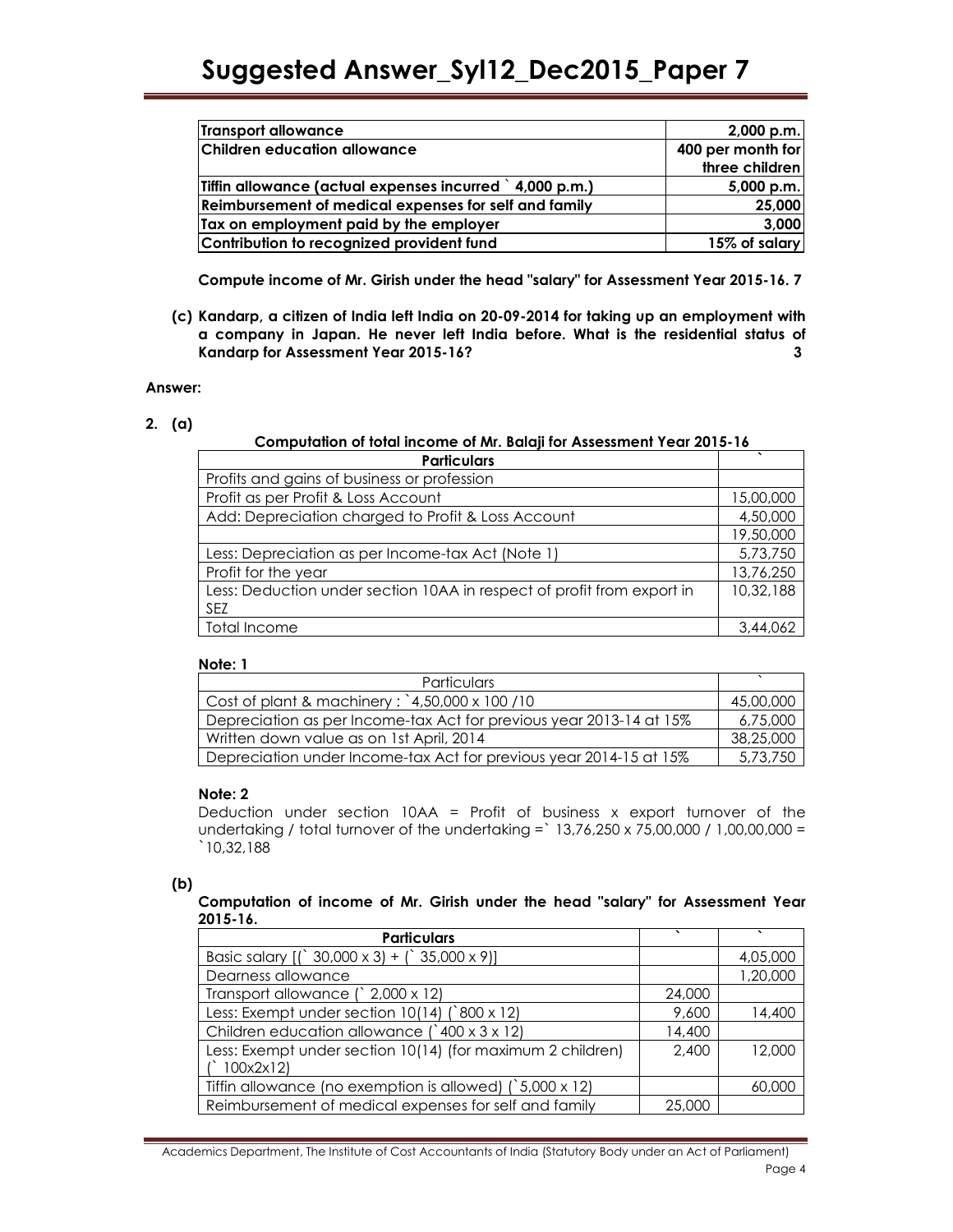| Less: Exemption                                           | 15,000 | 10,000   |
|-----------------------------------------------------------|--------|----------|
| Tax on employment paid by the employer                    |        | 3,000    |
| Contribution to provident fund in excess of 12% of salary |        | 15,750   |
| $[3\% \text{ of } '4,05,000 + '1,20,000]$                 |        |          |
|                                                           |        | 6,40,150 |
| Less: Tax on employment deductible under section 16(iii)  |        | 3,000    |
| Taxable salary                                            |        | 6,37,150 |

(c) As per Explanation to section 6(1) an Indian citizen who leaves India during a previous year for the purpose of taking up employment outside India becomes a resident in India only if he is in India for at least 182 days during that previous year.

In the instant case, Kandarap left India on 20-09-2014 for the purpose of taking up employment in Japan. He never left India before. The period of his stay in India during the previous year 2014-15 is less than 182 days. Hence, Kandarp should be treated as non-resident in India for the Assessment Year 2015-16.

3. (a) Mr. Jeff, an American national is a resident in India for tax purpose during the previous year 2014-15. He owns a house property located in Washington. The property was let out by Mr. Jeff for a monthly rent of US \$ 10,000. He paid municipal tax of US \$ 8,000 in respect of such property to Municipal Corporation of Washington on 1st March, 2015. Interest due for previous year 2014-15 on loan taken from American Express Bank for construction of the property amounted to US \$ 9,000 out of which US \$ 8,000 was actually paid by Mr. Jeff.

Mr. Jeff purchased a plot of land with borrowed fund provided by his brother in previous year 2013-14 at Kanpur for construction of residential building. During the previous year 2014-15 he let out the land to a firm at a monthly rent of ` 6,000 for running a dairy from 1st October, 2014. interest paid on such borrowing during the year amounted to ` 6,000. Mr. Jeff has no other income during the year.

Compute total income of Mr. Jeff for Assessment Year 2015-16 assuming exchange rate as 1 US  $$ =$   $^{\circ}$  60.

(b) PQ & Associates, a partnership firm consisting of two partners P and Q is engaged in the business of manufacturing and sale of soft toys. Its sales during the previous year 2014-15 amounted to ` 75,00,000. As per the partnership deed P and Q are entitled to a remuneration of  $\degree$  20,000 each per month. The firm uses machinery for its business purpose and written down value of the machinery under section 43(6) of the Incometax Act as on 31st March, 2014 is ` 2,50,000. The machinery is eligible for depreciation @ 15%.

Compute the taxable profit from the business assuming that the firm opts for presumptive taxation scheme under section 44AD and also determine the written down value of the machinery as on 31st March, 2015. 5

(c) What is the tax treatment of family pension received by the legal heir of a deceased employee? 3

Answer:

3. (a)

Computation of Total Income of Mr. Jeff for Assessment Year 2015-16

| <b>Particulars</b>                         |           |  |
|--------------------------------------------|-----------|--|
| Income from house property                 |           |  |
| House property located in Washington       |           |  |
| Gross Annual Value (US \$ 10000 x 12 x 60) | 72,00,000 |  |

Academics Department, The Institute of Cost Accountants of India (Statutory Body under an Act of Parliament) Page 5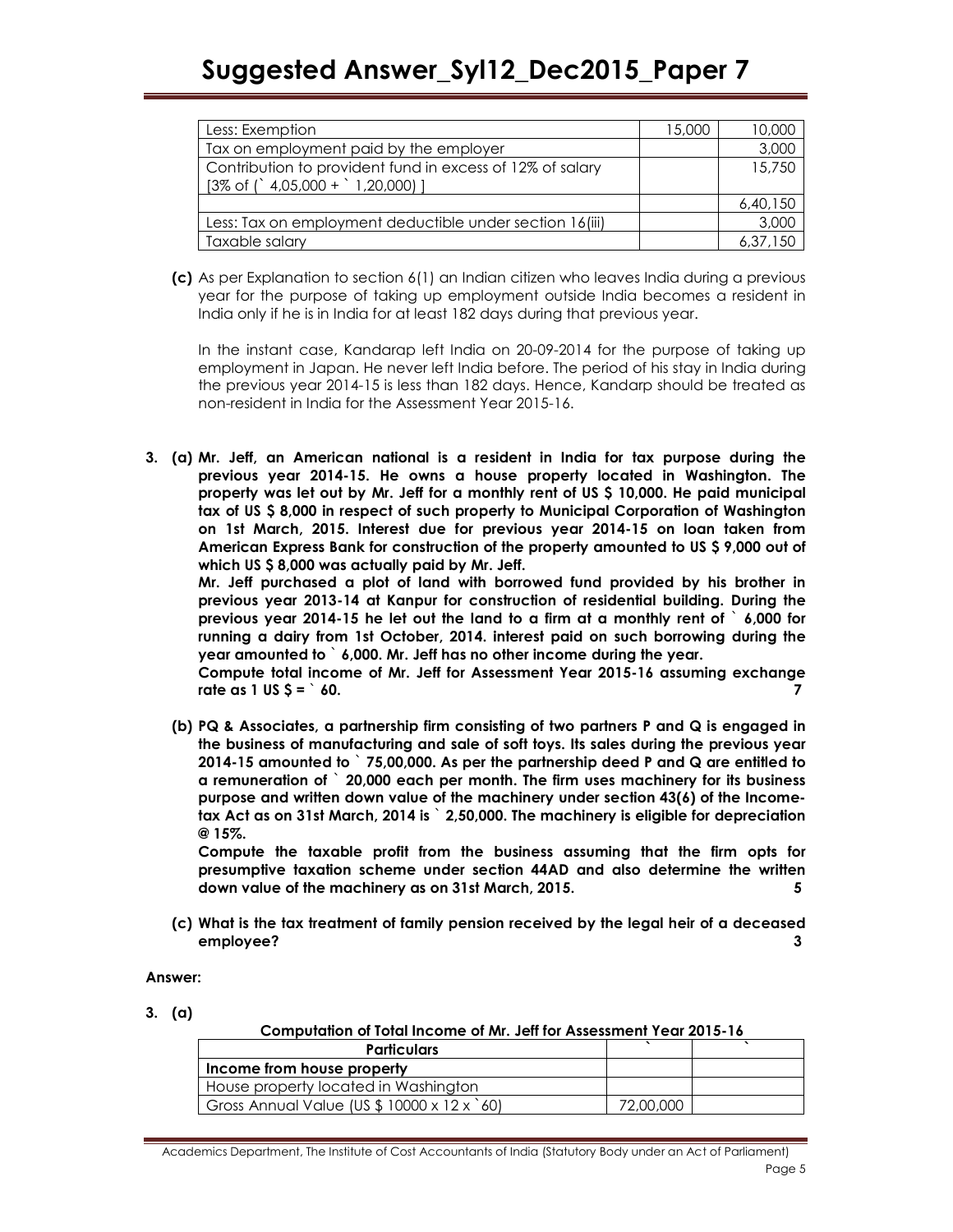| Less: Municipal Tax (US $$8,000 \times 60$ )              | 4,80,000  |           |
|-----------------------------------------------------------|-----------|-----------|
| Net Annual Value                                          |           | 67,20,000 |
| Less: Standard deduction at 30%                           | 20,16,000 |           |
| Interest on loan on due basis (US \$9,000 x 60)           | 5,40,000  | 25,56,000 |
|                                                           |           | 41,64,000 |
| Income from other sources                                 |           |           |
| Rent from land $($ 6,000 x 6)                             | 36,000    |           |
| Less: Interest on loan under section 57 $($ 6,000 x 6/12) | 3,000     | 33,000    |
| Total Income                                              |           | 41,97,000 |

### Notes:

- 1. Mr. Jeff is resident in India. Therefore, rental income received in Washington for property located there is liable to tax in India by virtue of section 5.
- 2. Under section 24, interest on loan taken for construction of house property is allowable on due basis. Interest actually paid is not relevant.
- 3. As the land was let out from 1st October, 2014, interest due for 6 months is allowable as deduction.

# (b)

Computation of income of PQ & Associates under the head "profits and gains of business or profession" for Assessment Year 2015-16:

| <b>Particulars</b>                                                      |          |          |
|-------------------------------------------------------------------------|----------|----------|
| Profit of business at 8% of sales (`75,00,000 x 8%)                     |          | 6,00,000 |
| Less: Partners' remuneration as per the limit prescribed in sec. 40(b): |          |          |
| On first ` 3,00,000 of book profit at 90%                               | 2,70,000 |          |
| On balance `3,30,000 of book profit at 60%                              | 1,80,000 |          |
|                                                                         | 4,50,000 |          |
| Actual remuneration (`20,000 x2 x 12)                                   | 4,80,000 |          |
| Lower of the two is deductible                                          |          | 4,50,000 |
| Taxable business income                                                 |          | 1,50,000 |

Where option for presumptive taxation under section 44AD is exercised, the written down value of any asset used for the purpose of the business shall be deemed to have been calculated as the assessee had claimed and had been actually allowed the deduction in respect of depreciation for each of the relevant assessment years.

Therefore, depreciation of ` 37,500 (i.e. 15% of `2,50,000) shall be deemed to have been allowed and written down value of the machinery as on 31st March,  $2015 =$  $2,50,000 - 37,500 = 2,12,500$ .

(c) Family pension received by the legal heir of a deceased employee is taxed under the head "income from other sources" under section 56.

The legal heir is entitled to claim under section 57 a deduction of a sum equal to 33 1/3% of such income or ` 15,000, whichever is less.

4. (a) Mr. Sudhir purchased a plot of land in Kolkata at a cost of ` 10 lacs in financial year 2005-06. He negotiated with Mr. Jain for sale of the land in financial year 2011-12 and obtained earnest money of ` 1 lac from Mr. Jain. Due to failure of Mr. Jain to complete the deal, Mr. Sudhir forfeited the earnest money.

On 1st May, 2014 Mr. Sudhir obtained earnest money of ` 1.50 lacs from Mr. Mohan who intended to buy the land, but the said negotiation also failed and the earnest money was forfeited by Mr. Sudhir. Finally, Mr. Sudhir sold the land to a company for `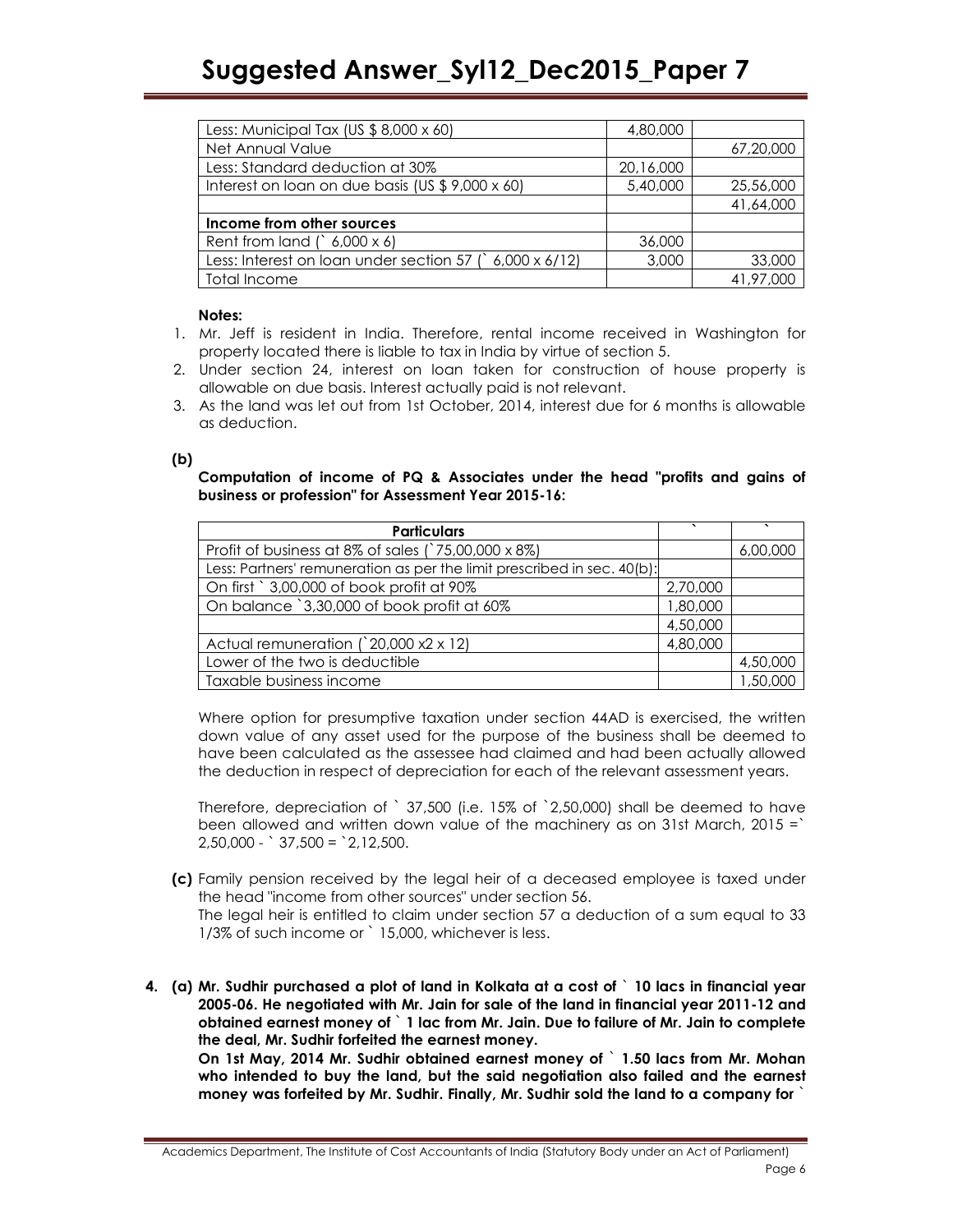22 lacs on 1st December, 2014. The value determined by the stamp valuation authority for stamp duty purpose is ` 25 lacs.

Mr. Sudhir bought a residential house for ` 18 lacs in Shimla on 28th February, 2015.

Compute income of Mr. Sudhir under the head "capital gains" for Assessment Year 2015-16.

Cost inflation index-Financial year 2005-06 : 497; Financial year 2014-15 : 1024. 7

(b) Dr. Sagar runs a clinic in Chennai. His Profit & Loss Account for the year ended 31st March, 2015 is given below:

| <b>Expenses</b>                                                               | $\cdot$   | <b>Income</b>                                                                                           | $\lambda$ |
|-------------------------------------------------------------------------------|-----------|---------------------------------------------------------------------------------------------------------|-----------|
| <b>Consumption of medicines</b>                                               |           | 7,75,000 Consultation fees and medical 40,45,000<br>charges                                             |           |
| <b>Consumables at clinic</b>                                                  |           | 1,55,000 Refund of income tax for earlier<br>years (including<br>interest<br><b>on</b><br>refund 6,500) | 55,500    |
| Salary to staff                                                               |           | 20,50,000 Interest on fixed deposit with<br>banks                                                       | 1,37,500  |
| Contribution to a research <br>institution approved under<br>section 35 (2AA) |           | 50,000 Interest on saving bank account<br>with bank                                                     | 9,500     |
| <b>Repairs to building</b>                                                    | 1,20,000  |                                                                                                         |           |
| <b>Depreciation</b>                                                           | 32,000    |                                                                                                         |           |
| Interest on loan to bank                                                      | 1,50,000  |                                                                                                         |           |
| Net profit                                                                    | 9,15,500  |                                                                                                         |           |
|                                                                               | 42.47.500 |                                                                                                         | 42,47,500 |

Other information:

- (i) Salary includes ` 4,00,000 paid to a nurse of the clinic without deduction of tax at source.
- (ii) Repairs to building include ` 90,000 being cost of construction of an additional room.
- (iii) Interest on loan includes ` 30,000 being interest for quarter ended 31st March, 2015 which was paid on 5th October, 2015.
- (iv) Depreciation allowable under the Income-tax Act ` 44,000.

Compute total income of Dr. Sagar for Assessment Year 2015-16 indicating reasons in brief for treatment of each item. 8

### Answer:

4. (a)

Computation of income of Mr. Sudhir under the head "capital gains" for Assessment Year 2015 – 16:

| <b>Particulars</b>                                           | ↖         |           |
|--------------------------------------------------------------|-----------|-----------|
| Full value of consideration:                                 |           |           |
| Higher of the following:                                     |           |           |
| Actual consideration                                         | 22,00,000 |           |
| Stamp duty value                                             | 25,00,000 | 25,00,000 |
| Indexed cost of acquisition<br>(Note 1)                      |           | 18,54,326 |
| Long-term capital gain                                       |           | 6,45,674  |
| Less: Exemption under section 54F for investment in          |           | 4,64,885  |
| residential house property `6,45,674 x 18,00,000 / 25,00,000 |           |           |
| Taxable long-term capital gain                               |           | 1,80,789  |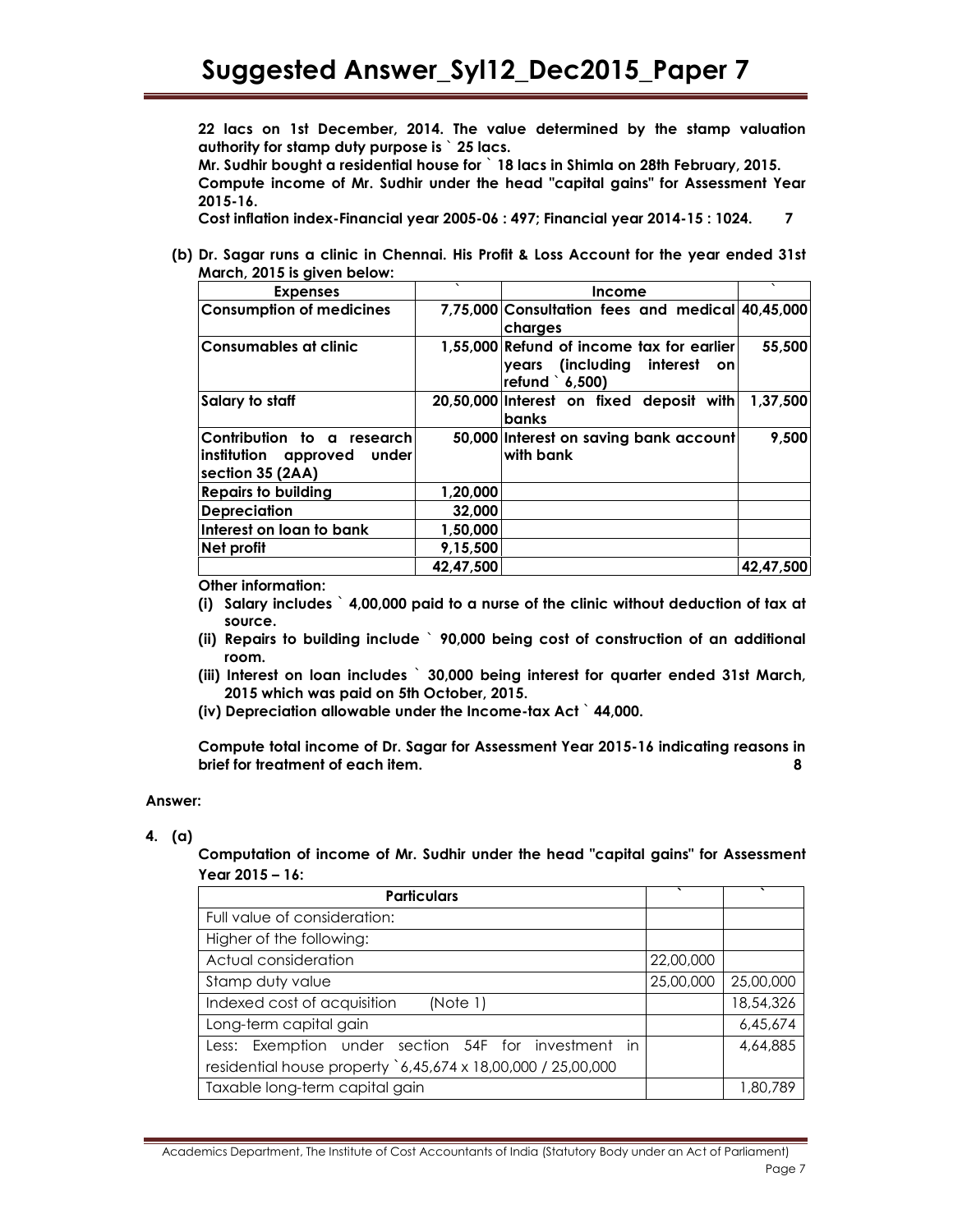# Note:

1. Computation of indexed cost of acquisition

| Cost of acquisition                                             | 10,00,000 |
|-----------------------------------------------------------------|-----------|
| Less: Ernest money taken in previous year 2011-12 and forfeited | 1,00,000  |
| Cost for the purpose of indexation                              | 9,00,000  |
| Indexed cost of acquisition $($ 9,00,000 x 1024 /497)           | 18,54,326 |

2. Ernest money of `1,50,000 taken by Mr. Sudhir on 1st May, 2014, which was forfeited due to the transaction not materialising, is taxable under the head "income from other sources" under section 56(2)(ix). Therefore, such amount has not been reduced to compute the indexed cost of acquisition.

# (b)

# Computation of total income of Dr. Sagar for Assessment Year 2015-16

| <b>Particulars</b>                                           |                  |           |
|--------------------------------------------------------------|------------------|-----------|
| A. Profits and gains of business or profession               |                  |           |
| Net profit as per profit & Loss Account                      |                  | 9,15,500  |
| Add: Disallowance under section 40(a)(ia) out of salary-30%  |                  |           |
| of salary of `4 lacs because of non-deduction of tax         |                  |           |
| Cost of construction of additional room being capital        | 90,000           |           |
| expenditure not allowable as deduction                       |                  |           |
| Interest on loan to bank for last quarter disallowed under   | 30,000           |           |
| section 43B as the same was not paid on or before due        |                  |           |
| date of furnishing return of income i.e. 30-09-2015 (the due |                  |           |
| date is 30-09-2015, as Dr. Sagar's professional receipts     |                  |           |
| exceed ` 25 lakhs and he is liable for tax audit under       |                  |           |
| section 44AB)                                                |                  |           |
| Depreciation as per books                                    | 32,000           | 2,72,000  |
|                                                              |                  | 11,87,500 |
| Less: additional deduction in respect of contribution to     | 50,000           |           |
| research institution approved under section 35(2AA) as       |                  |           |
| such contribution qualifies for weighted deduction equal     |                  |           |
| to two times the sum paid                                    |                  |           |
| Depreciation as per Income-tax Act                           | 44,000<br>55,500 |           |
| Refund of income tax not taxable and interest on refund      |                  |           |
| considered separately                                        |                  |           |
| interest on fixed deposit and interest on savings bank       | 1,47,000         |           |
| account considered separately $(1,37,500 + 9,500)$           |                  | 2,96,500  |
|                                                              |                  | 8,91,000  |
| Income from other sources<br>В.                              | 6,500            |           |
| Interest on refund of income tax                             |                  |           |
| Interest on fixed deposit                                    |                  |           |
| Interest on savings deposit with bank                        |                  | 1,53,500  |
| <b>Gross Total Income</b>                                    |                  | 10,44,500 |
| Less: Deduction under section 80TTA in respect of interest   |                  | 9,500     |
| on savings deposit with bank                                 |                  |           |
| Total income                                                 |                  | 10,35,000 |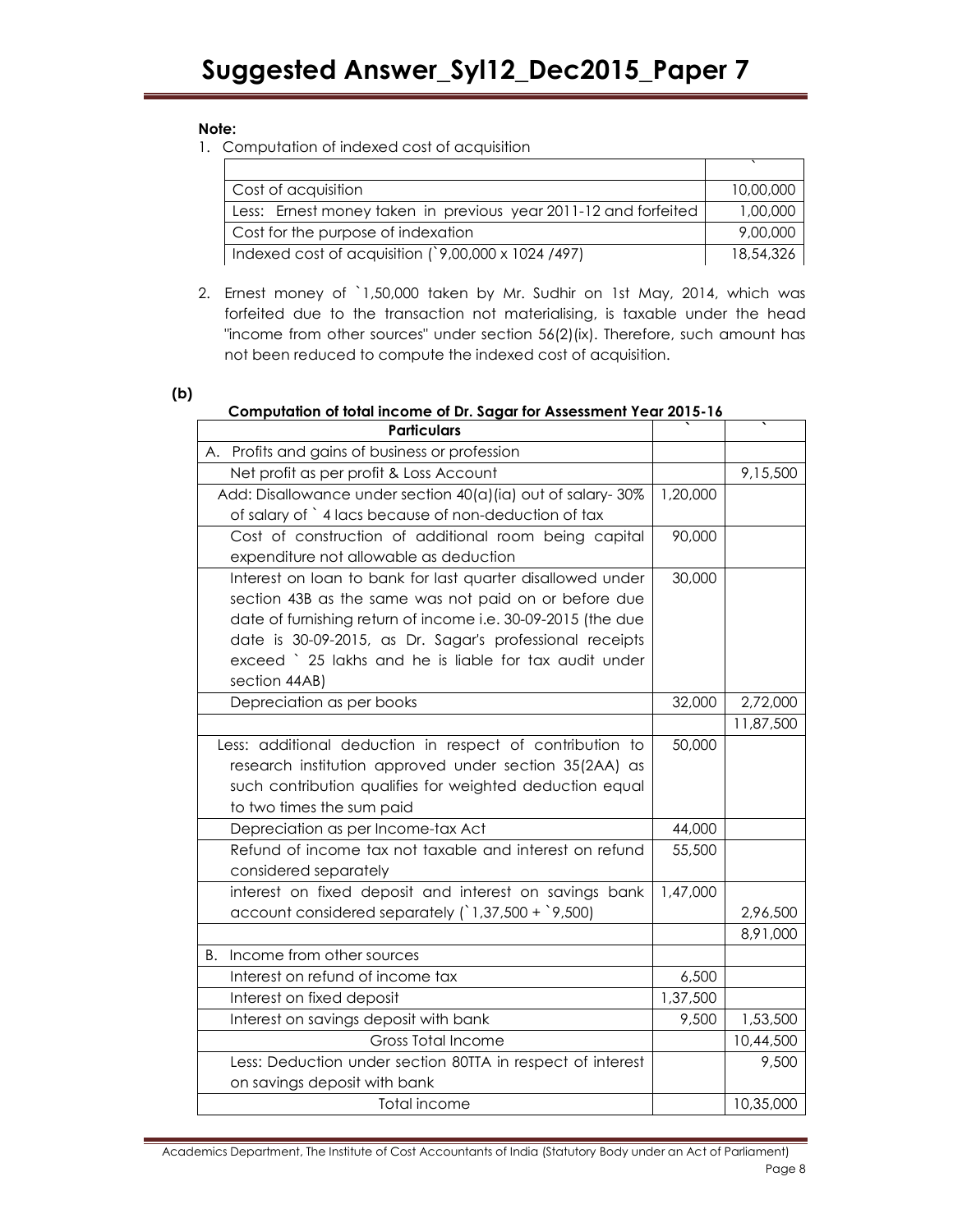OR

Alternate answer is required as per notification no. F.No. 225/207/2015/ITA II order issued under section 119 of the Income Tax Act, 1961by which date of compulsory filing of return of income has been extended from 30.9.2015 to 31.10.2015.

# Alternative Answer:

### Computation of total income of Dr. Sagar for Assessment Year 2015-16

| <b>Particulars</b>                                          |          |           |
|-------------------------------------------------------------|----------|-----------|
| A. Profits and gains of business or profession              |          |           |
| Net profit as per profit & Loss Account                     |          | 9,15,500  |
| Add: Disallowance under section 40(a)(ia) out of salary-30% | 1,20,000 |           |
| of salary of `4 lacs because of non-deduction of tax        |          |           |
| Cost of construction of additional room being capital       | 90,000   |           |
| expenditure not allowable as deduction                      |          |           |
| Interest on loan to bank for last quarter is allowed under  | Nil      |           |
| section 43B as the same was paid on or before due date      |          |           |
| of furnishing return of income i.e. 31-10-2015 as extended  |          |           |
| bu Notification No. F.No. 225/207/2015/ITA II (the due      |          |           |
| date is 31-10-2015, as Dr. Sagar's professional receipts    |          |           |
| exceed ` 25 lakhs and he is liable for tax audit under      |          |           |
| section 44AB)                                               |          |           |
| Depreciation as per books                                   | 32,000   | 2,42,000  |
|                                                             |          | 11,57,500 |
| Less: additional deduction in respect of contribution to    | 50,000   |           |
| research institution approved under section 35(2AA) as      |          |           |
| such contribution qualifies for weighted deduction equal    |          |           |
| to two times the sum paid                                   |          |           |
| Depreciation as per Income-tax Act                          | 44,000   |           |
| Refund of income tax not taxable and interest on refund     | 55,500   |           |
| considered separately                                       |          |           |
| interest on fixed deposit and interest on savings bank      | 1,47,000 |           |
| account considered separately $(1,37,500 + 9,500)$          |          | 2,96,500  |
|                                                             |          | 8,61,000  |
| Income from other sources<br>В.                             |          |           |
| Interest on refund of income tax                            | 6,500    |           |
| Interest on fixed deposit                                   | 1,37,500 |           |
| Interest on savings deposit with bank                       | 9,500    | 1,53,500  |
| <b>Gross Total Income</b>                                   |          | 10,14,500 |
| Less: Deduction under section 80TTA in respect of interest  |          | 9,500     |
| on savings deposit with bank                                |          |           |
| Total income                                                |          | 10,05,000 |

5. (a) Mr. Singh had a plot of land in Faridabad, Haryana. The land was acquired by the Government of Haryana in financial year 2011-12. He received ` 6,40,000 towards interest on enhanced compensation from the Government of Haryana in December, 2014. Such interest relates to different financial years as follows:

Academics Department, The Institute of Cost Accountants of India (Statutory Body under an Act of Parliament) Page 9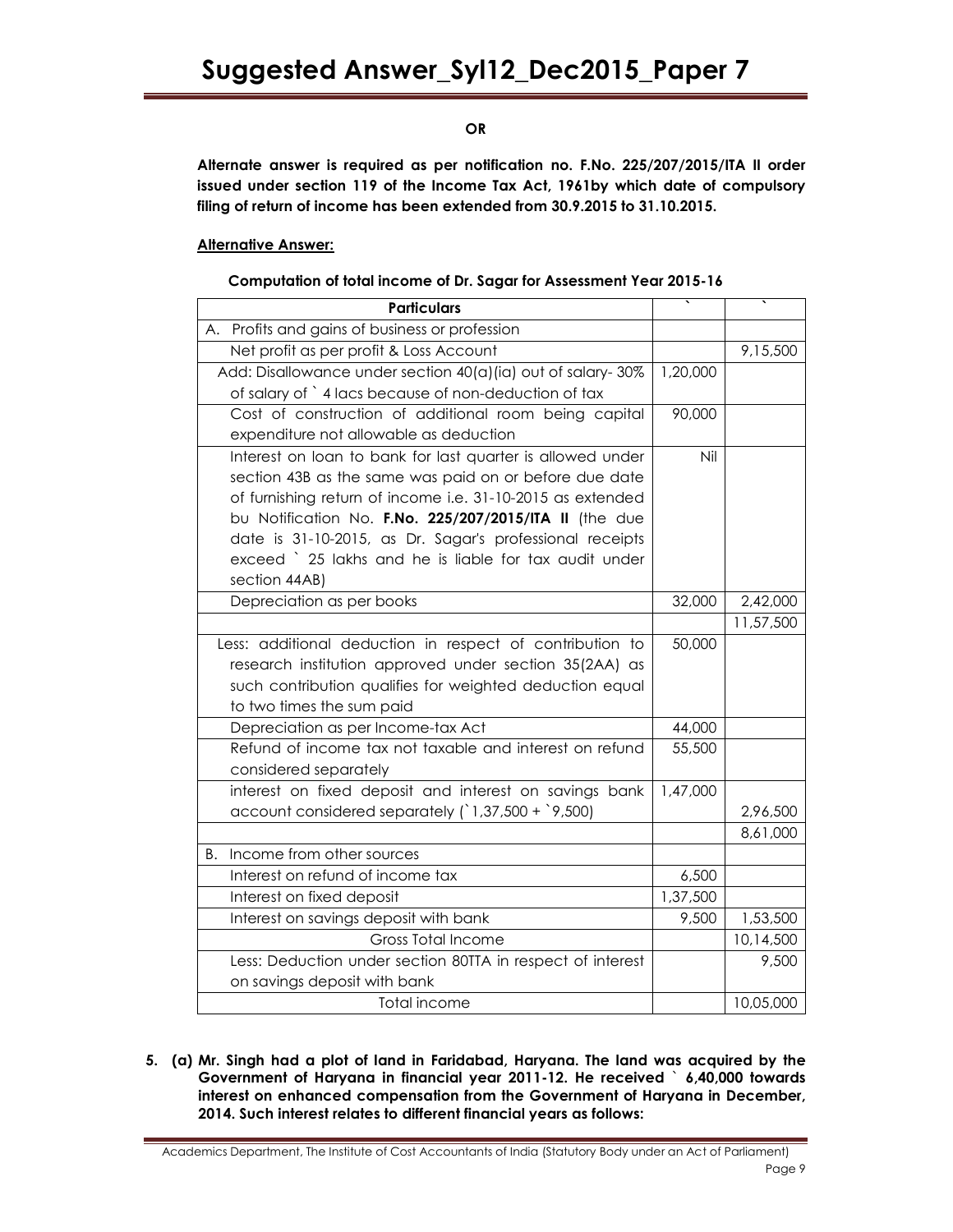| 2011-12 | 1,50,000 |
|---------|----------|
| 2012-13 | 1,75,000 |
| 2013-14 | 2,00,000 |
| 2014-15 | 1,15,000 |

Mr. Singh incurred ` 80,000 as legal expenses in connection with interest on enhanced compensation.

Explain the provisions relating to taxation of interest on enhanced compensation and determine the amount of interest taxable for Assessment Year 2015-16. 6

(b) Scindia Charitable Trust registered under section 12AA of the Income-tax Act has derived the following income during the previous year 2014-15:

| <b>Particulars</b>                                                    |  |
|-----------------------------------------------------------------------|--|
| Income from properties held under trust before charging depreciation  |  |
| Depreciation on assets, the cost of which were allowed as application |  |
| in earlier assessment years                                           |  |
| Voluntary contribution(including corpus donation ) 6 lacs)            |  |
| Amount applied for charitable purpose                                 |  |

Compute the tax liability of the trust for Assessment Year 2015-16. 6

(c) Rishi, a minor child is a singer. He earned ` 10 lacs during the previous year 2013-14 for singing in various TV programmes and the same was kept in fixed deposit in banks. Interest on such fixed deposit during the previous year 2014-15 is ` 1.50 lacs. Discuss the tax treatment of interest received by Rishi. 3

#### Answer:

5. (a)

### Provisions relating to taxation of interest on enhanced compensation:

As per section 145A(b), interest received by an assessee on compensation or enhanced compensation shall be deemed to be the income for the year in which it is received, irrespective of the method of accounting followed by the assessee.

As per section 56(2)(viii), income by way of interest received on compensation or enhanced compensation referred to in section 145A(b) shall be assessed as "income from other sources" in the year in which it is received.

As per section 57(iv), a deduction of 50% of such interest shall be allowed. No other deduction would be allowable under any other clause of section 57 in respect of such income.

Therefore, the entire interest of `6,40,000 received by Mr. Singh for the different years shall be taxed under the head "income from other sources" in the year of receipt i.e. previous year 2014-15 (Assessment Year 2015-16) after allowing deduction at 50%. Thus, the amount of interest taxable in Assessment Year 2015-16 =  $6,40,000 - 7$  $6,40,000 \times 50\% =$  3,20,000.

Actual legal expenses of ` 80,000 have no relevance.

| ۰. |
|----|

#### Computation of tax liability of Scindia Charitable Trust for Assessment Year 2015-16

| <b>Particulars</b>                                               |  |           |
|------------------------------------------------------------------|--|-----------|
| Income from properties held under trust                          |  | 7,50,000  |
| Voluntary contributions<br>15,00,000                             |  |           |
| Less: Corpus donation not taxable                                |  | 9,00,000  |
|                                                                  |  | 16,50,000 |
| Less: 15% of income eligible for accumulation without conditions |  | 2,47,500  |
| Amount available for application for charitable purpose          |  | 14,02,500 |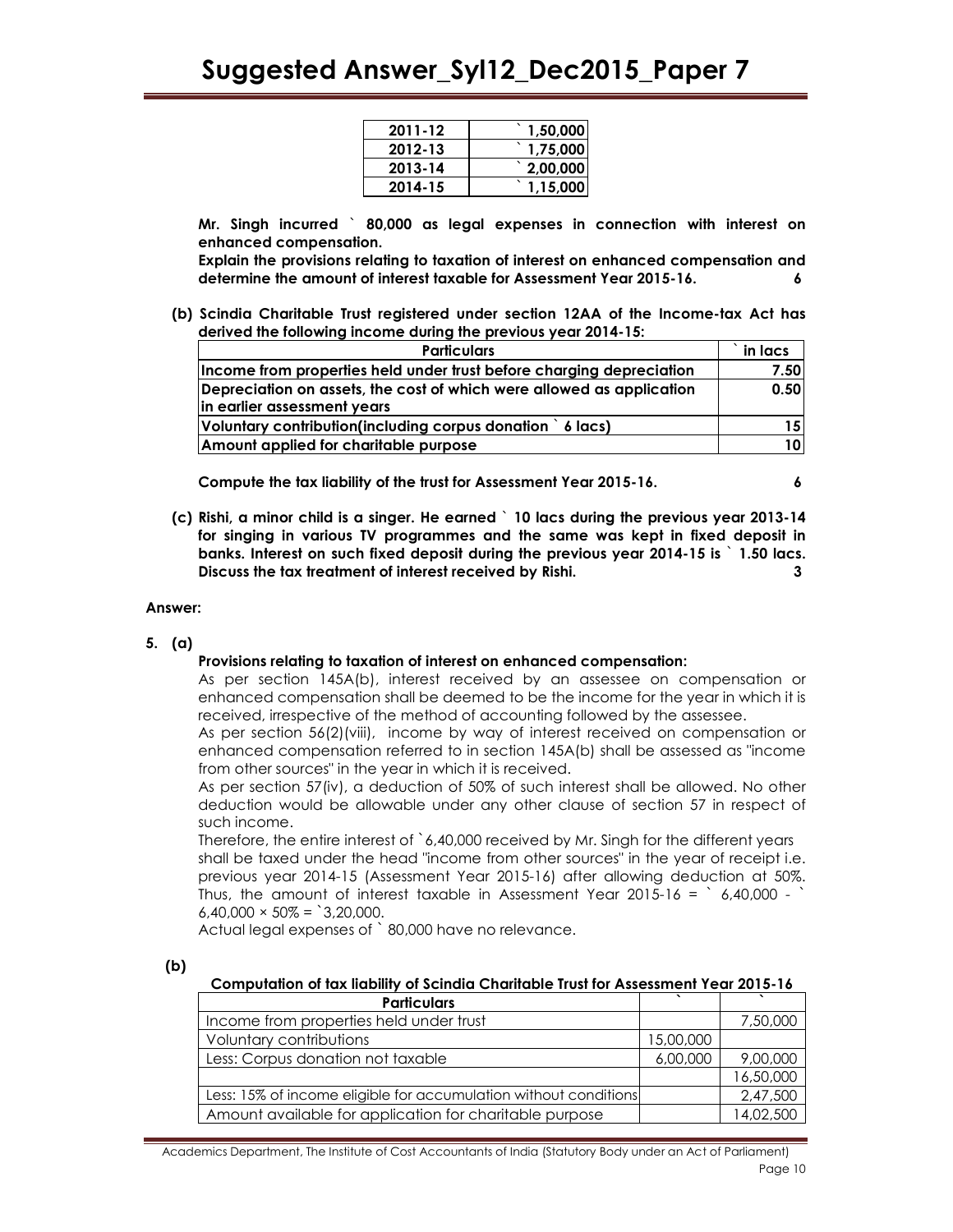| Less: Amount applied for charitable purpose |        | 10,00,000 |
|---------------------------------------------|--------|-----------|
| Total Income                                |        | 4,02,500  |
| Tax payable: (`4,02,500 - 2,50,000) x 10%   | 15,250 |           |
| Education cess                              | 458    | 15,708    |

### **Note**

With effect from Assessment Year 2015-16, income for the purpose of application shall be determined without allowing deduction for depreciation or otherwise in respect of any asset, the cost of which has been claimed as application of income in the same or any other previous year. Hence depreciation of `0.50 lacs has not been considered.

(c) As per section 64(1A) income of a minor child shall be clubbed in the hands of that parent, whose total income (excluding income of the minor child) is higher.

However, income that accrues or arises to the minor child from any manual work done by him or on account of any activity involving application of his skills, talent or specialized knowledge and experience shall not be clubbed.

In this case, Rishi earned ` 10 lacs for singing in various TV programmes. Although such earning was from an activity involving skills, talent, etc,. Interest of ` 1.50 lacs have arisen from fixed deposit made. Interest income cannot be considered as income arising from activity involving Rishi's skill, talent or specialized knowledge. Therefore, interest on fixed deposit received by Rishi shall be included in the income of that parent, whose total income (excluding such interest income of Rishi) is higher.

- 6. (a) Specify the persons who are authorised to verify the return of income to be filed under section 139 of the Income-tax Act in the following cases:
	- (i) Hindu Undivided Family
	- (ii) Domestic Company
	- (iii) Political Party 5

- (b) Examine whether tax is required to be deducted at source from the following payments made by Prakash Ltd. if so, state the amount of tax to be deducted.
	- (i) Commission of ` 8,500 paid to Mr. Vaid, an agent;
	- (ii) Payment of ` 3 lacs to M/S Graphic Printer for purchase of calendars according to specifications of Prakash Ltd. No materials were supplied by Prakash Ltd. to M/S Graphic Printer for this purpose.
	- (iii) Royalty of  $\hat{ }$  32,000 paid to Mr. Rana, a resident of India.  $\hat{ }$  6
- (c) State the provisions relating to set-off and carry forward of losses under the head "capital gains". 4

### Answer:

6. (a) (i) In the case of Hindu Undivided family, the return of income is to be verified by the karta of the family.

If the karta is absent from India or is mentally incapacitated from attending to his affairs, the return of income is to be verified by any other adult member of such family.

(ii) In case of a domestic company, the return of income is to be verified by the managing director of the company.

If for any unavoidable reason such managing director is not able to verify the return or if there is no managing director, the return is to be verified by any director of the company.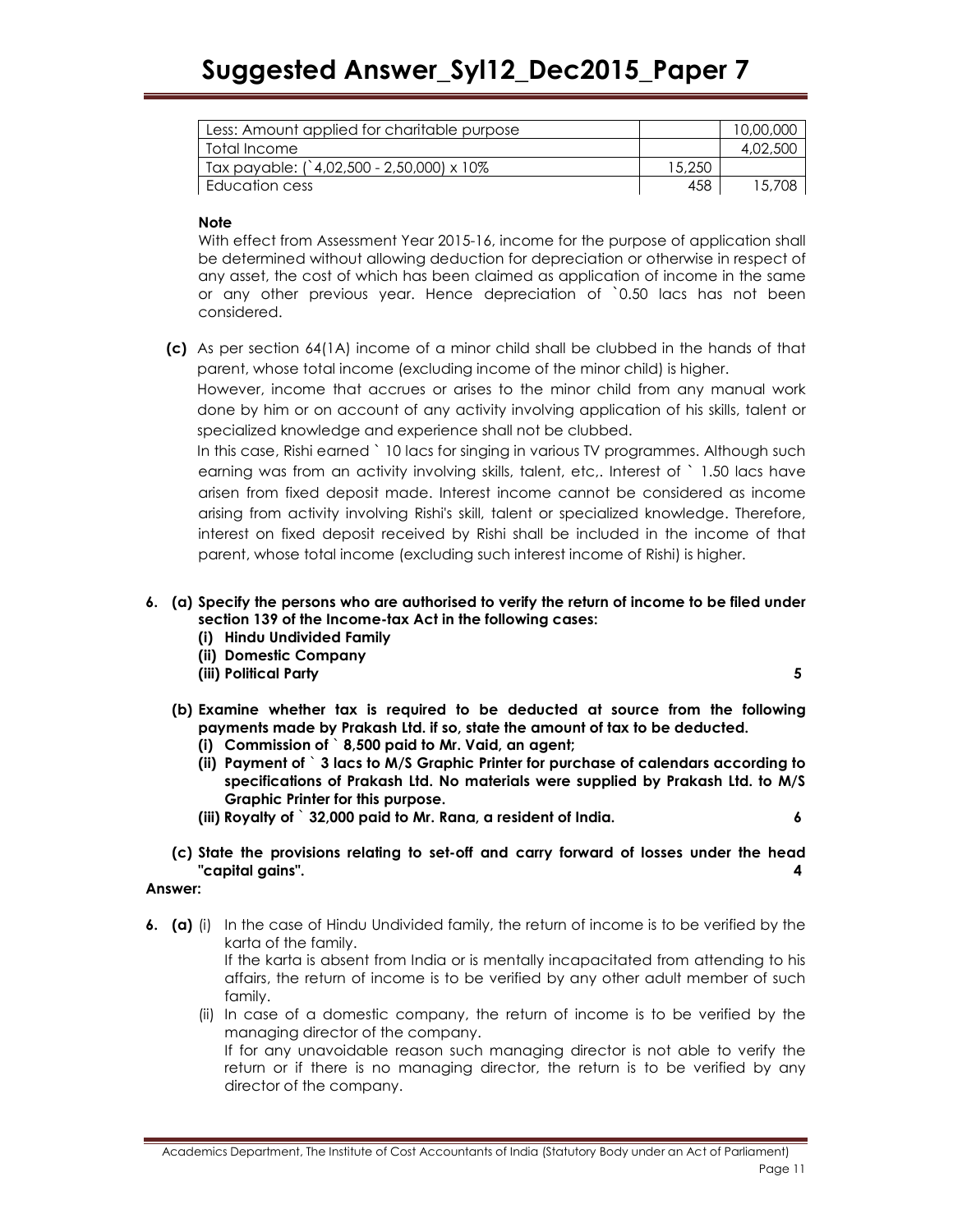- (iii) In the case of a political party, the return of income is to be verified by the chief executive officer of such party, whether such executive officer is known as secretary or by any other designation.
- (b) (i) As per section 194 H, any person (not being individual or HUF) responsible for making payment of commission (not being insurance commission) or brokerage is required to deduct tax at source from the commission paid or credited at 10%, if the amount of commission paid or credited during the financial year exceeds `5,000. As the amount of commission paid exceeds ` 5,000, tax is required to be deducted and the amount of TDS is ` 850 (i.e. 10% of ` 8,500)
	- (ii) As per section 194C, "work" includes manufacturing or supplying a product according to the requirements or specification of a customer by using material purchased from such customer. In the given case, Prakash Ltd did not supply materials to M/S Graphic Printer. Hence, payment of ` 3 lacs does not require deduction of tax at source under section 194C.
	- (iii) Under section 194J, royalty paid or payable by any person other than an individual or Hindu Undivided Family to a resident requires deduction of tax at source at 10%, if the amount of royalty exceeds ` 30,000. Hence, in the given case tax of `3,200 is to be deducted at source.
- (c) As per section 71, where the net result of computation under the head "capital gains" is a loss, such capital loss cannot be set-off against income under any other head. Section 74 provides that where for any assessment, the net result under the head "capital gains" is a short-term capital loss or long-term capital loss, the loss shall be carried forward to be set off in the following manner:
	- (i) Where the loss so carried forward is a short-term capital loss, it shall be set off against any capital gains, short-term or long-term, arising in that year.
	- (ii) Where the loss so carried forward is a long-term capital loss, it shall be set off only against long-term capital gain in that year.
	- (iii) Any unabsorbed loss shall be carried forward to the following assessment year up to a maximum 8 assessment years immediately succeeding the assessment year for which the loss was first computed.

# Section B

#### (International Taxation) (Answer any two questions.)

7. (a) XYZ Inc. a company incorporated in USA rendered technical services to ABC Limited, an Indian company for a fee of ` 15 lacs. The entire services were rendered from outside India and the services were utilized by ABC Limited for its business operation in India. Payment was received by XYZ Inc. outside India. XYZ Inc. does not have any place of business or business connection in India.

State, with reasons, whether the aforesaid fees are liable to tax in India. 4

(b) Jupiter Airlines, a company in Singapore operates its flights to India and vice versa during the previous year 2014-15. It collected charges for carrying passengers as follows:

` 2,00,00,000 received (including ` 50,00,000 in Singapore) for carriage of passengers from Kolkata to Singapore.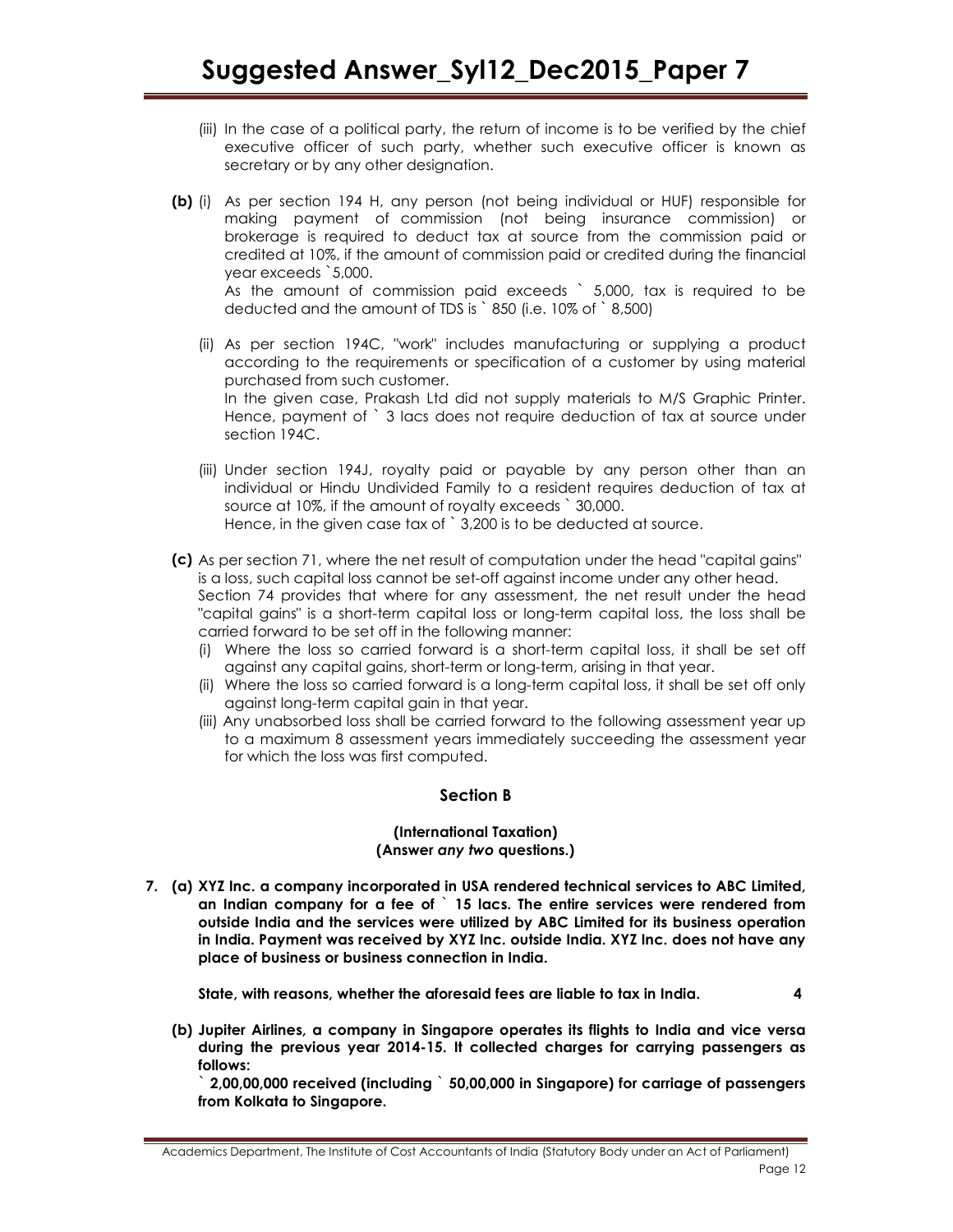` 50,00,000 received in India for carriage of passengers from Singapore to Kolkata. The total expenses on operation of such flights amounted to ` 1,00,00,000. Compute the income of Jupiter Airlines chargeable to tax in India for Assessment Year 2015-16. 4

# (c) What do you mean by "safe harbor"? 2

#### Answer:

7. (a) As per section  $9(1)(vii)$ , income by way of fees for technical services payable by a person who is resident shall be deemed to accrue or arise in India, if the services are used by such person in a business or profession carried on in India.

Explanation of section 9(2) clarifies that income by way of, inter alia, technical services from services utilized in India would be deemed to accrue or arise in India under section 9(1)(vii) in case of a non-resident and be included in his total income, whether or not such services were rendered in India or the non-resident has a place of business or business connection in India.

In the instant case, the off-shore services were utilized by ABC Limited in its business carried on in India. Therefore, as per Explanation of section 9(2), the fee of ` 15 lacs for technical services rendered by XYZ Inc. to ABC Ltd. is deemed to accrue or arise in India and XYZ Inc. is liable to tax in India on such fee.

- (b) As per section 44BBA, in case of non-resident engaged in the business operation of aircraft, the income from business is presumed to be 5% of the following:
	- (i) The amount paid or payable (whether in or out of India) to the assessee or to any person on his behalf on account of the carriage of passengers, livestock, mail or goods from any place in India;
	- (ii) The amount received or deemed to be received in India by or on behalf the assessee on account of the carriage of passengers, livestock, mail or goods from any place outside India.

No deduction can be claimed in respect of expenses of ` 1,00,00,000.

Hence, the taxable income Jupiter Airlines from business of operating aircraft in India  $= 5\% \text{ of }$   $\degree$  2,50,00,000 =  $\degree$  12,50,000.

- (c) "Safe harbor" means circumstances in which the income-tax authorities shall accept the transfer price declared by the assessee.
- 8. (a) Can Transfer Pricing Office levy penalty on the assessee who has failed to furnish information and documents required by him? What is the quantum of such penalty? 4
	- (b) AB Inc., USA holds 60% shares in XY Ltd., an Indian company. XY Ltd. imported 300 fountain pens from AB Inc. at a price of ` 2,400 per pen and the same were sold to P Ltd. at a price of ` 2,700 per pen. XY Ltd. purchased similar pens from CD Ltd., an Indian company and sold to Q. Ltd., at a gross profit of 10% on sales. XY Ltd., incurred freight and customs duty of ` 75 per pen and ` 100 per pen respectively in case of imports made from AB Inc. and freight of ` 50 per pen in cash of purchases from CD Ltd.

Compute the Arm's length price and the amount of increase in the total income of XY Ltd., if any due to such arm's length price. 6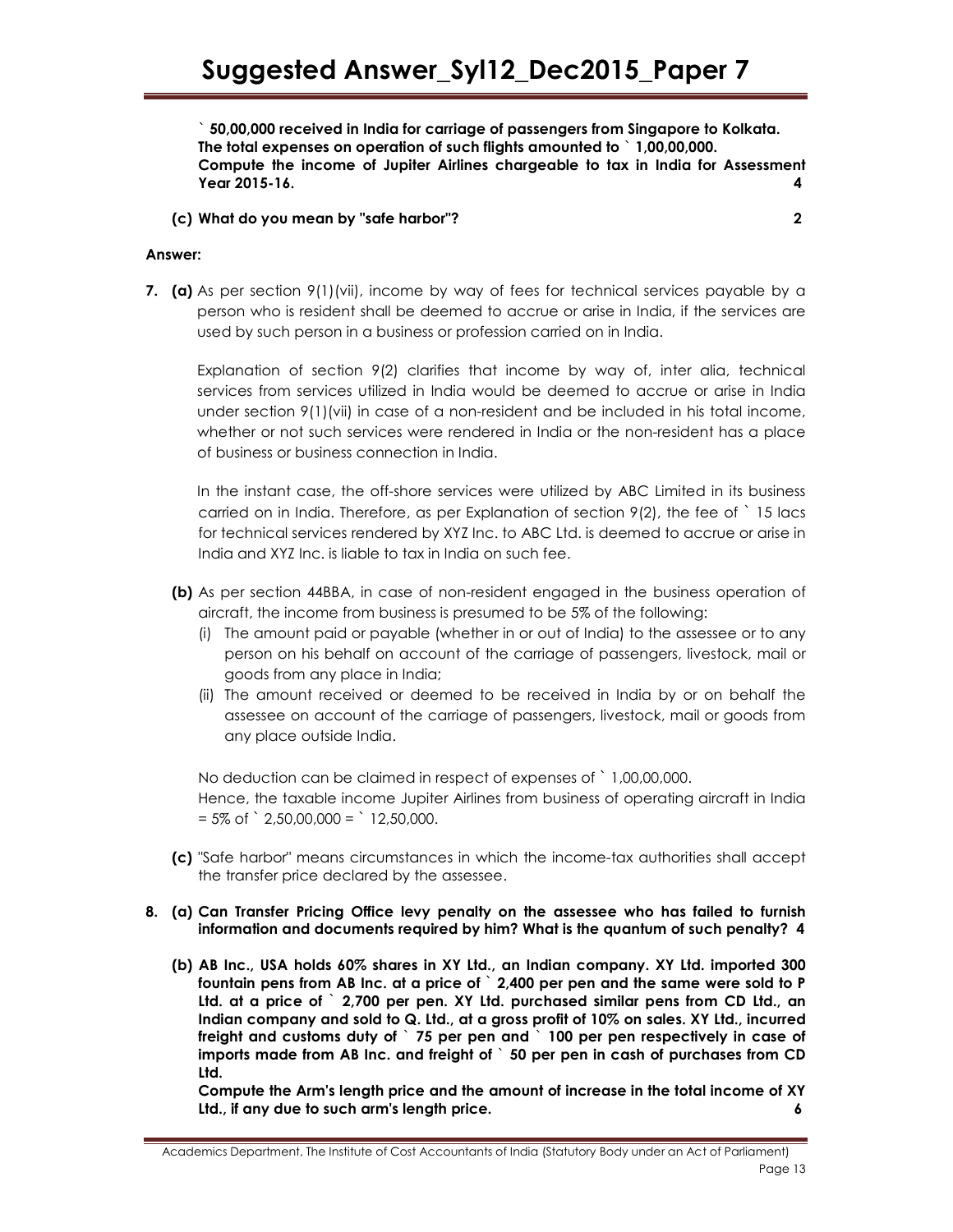### Answer:

8. (a) As per section 271 G as amended with effect from 1st October, 2014 by the Finance (No.2) Act, 2014 if any person who has entered into international transaction or specified domestic transaction fails to furnish any information or documents sought for by the TPO, then, such person shall be liable to a penalty which may be levied by the Assessing Officer or the Transfer Pricing Officer or the Commissioner (Appeals). Thus the TPO is a competent authority to levy penalty.

The amount of penalty is 2% of the value of international transaction or specified domestic transaction for such failure.

(b) As goods imported by XY Ltd. from its associated enterprise, AB Inc. are resold in India, resale price method is applicable for determining arm's length price.

Computation of Arm's Length Price and the amount of increase in total income of XY Ltd.

| <b>Particulars</b>                                                                  |     |     |
|-------------------------------------------------------------------------------------|-----|-----|
| Resale price of pens purchased from AB Inc., USA                                    |     |     |
| Less: Normal gross profit at 10% on sales                                           | 270 |     |
| Difference in expenses in connection with purchases ( $\degree$ 175 – $\degree$ 50) |     | 395 |
| Arm's length price                                                                  |     |     |

| Amount paid to AB Inc. $(300 \times 2,400)$ | 7,20,000 |
|---------------------------------------------|----------|
| Arm's length price $(300 \times 2,305)$     | 6.91.500 |
| Amount increase in total income of XY Ltd.  | 28,500   |

- 9. (a) Write a note on "other method" of determination of arm's length price. 4
	- (b) PSL Limited, an Indian company took a loan of Euro 100 lacs carrying interest at 10-5% p.a. from GK Ltd., a company incorporated in Germany. The said loan was outstanding as on 31st March, 2015. The total book value of assets of PSL Ltd. on the said date was ` 9,500 lacs. GK Ltd. granted a loan of similar amount to PQR Ltd. another Indian company at 9% p.a. Total interest paid during the previous year 2014- 15 was Euro 10.50 lacs. Examine whether interest on loan payable by PSL Ltd. to GK Ltd. is subject to transfer pricing provision and if so, what is the adjustment required? Assume one Euro = ` 70. 3
	- (c) State the transactions for which profit split method of determination of arm's length price can be applied. 3

### Answer:

**9.** (a) As per section  $92C(1)(f)$  read with Rule 10AB the other method for determination of arm's length price in relation to an international transaction or specified domestic transaction shall be any method which takes into account the price which has been charged or paid or would have been charged or paid, for the same or similar uncontrolled transaction, with or between non-associated enterprises, under similar circumstances, considering all the relevant facts.

The other method allows flexibility to the tax payer to select a method other than five prescribed methods for computing arm's length price of routine transactions such as reimbursements, etc. and non-routine transactions such as transfer of intangibles, etc. This would also enable tax payer to credibly rely on data referred to in commercial negotiations, data points reflecting market conditions and other persuasive